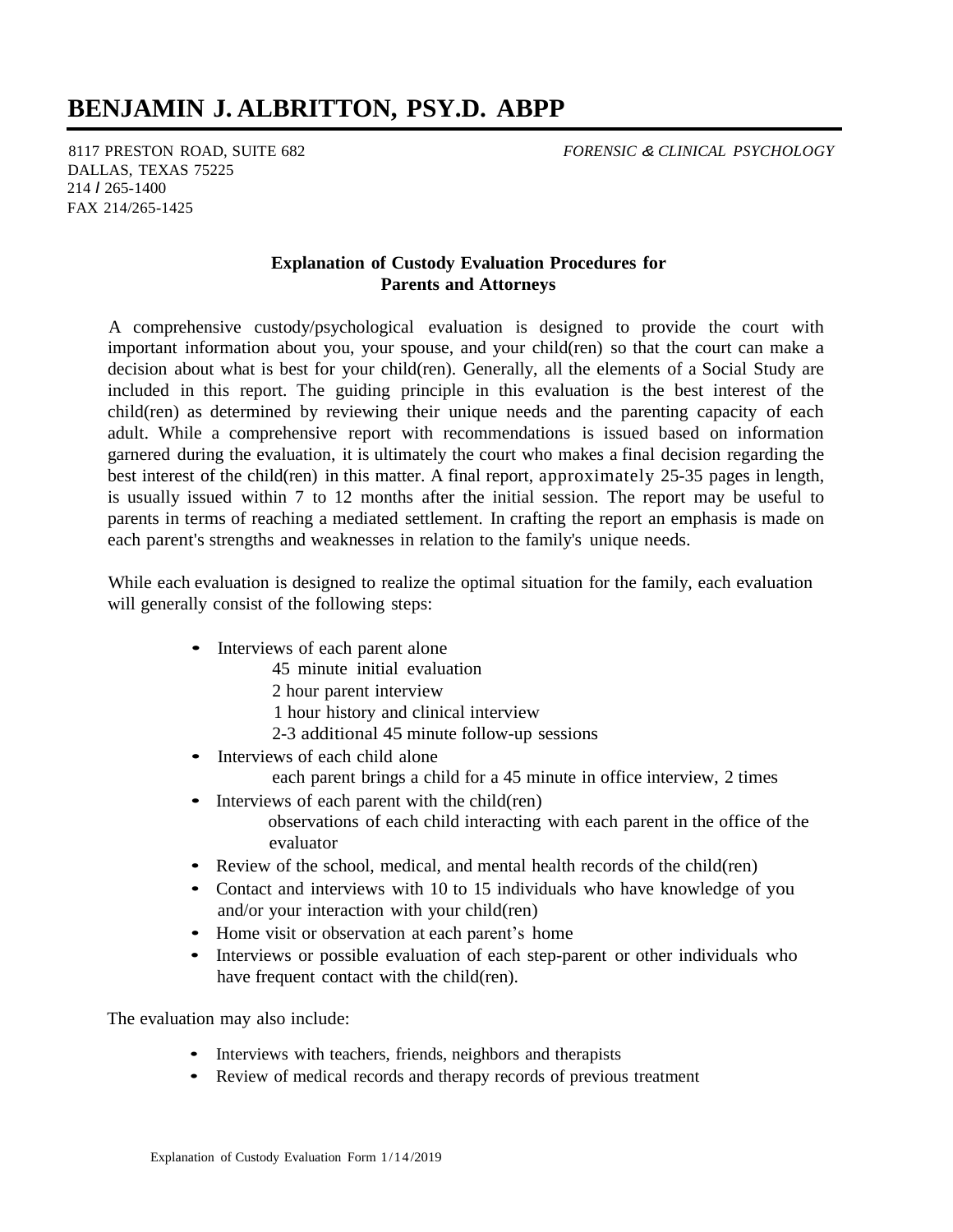- Psychological testing of both parents and child(ren)
- Review of relevant court documents including court transcripts, depositions, and interrogatories
- Review of other legally produced material such as videos, e-mails, tape recordings, and other relevant written or recorded material
- Review of private investigation documentation

The evaluation is designed to give both parents equal opportunity to be considered for custody, and to assess whether joint custody is workable (if that is legally possible in your case). Recommendations generally include a proposed plan for custody as well as a schedule for access, possession, and other recommendations to facilitate healthy growth for your family and optimal co-parenting for your child(ren).

Your cooperation is essential; however, you may ask to interrupt the evaluation at anytime. It is important that you are honest and that you express your concerns for your child(ren) completely so that we can be sure that we have considered everything that you feel is important. It is also important that you keep your appointments. If some unexpected event arises that makes it impossible for you to keep a scheduled appointment, you must call and notify my office 24 hours in advance to avoid a charge. I will assume that your continual absence is a sign of your unwillingness to participate in the evaluation process.

I will utilize other qualified mental health professionals for certain portions of the evaluation, primarily collateral calls and clinical and history information gathering.

At the conclusion of the evaluation, your attorney, the other parent's attorney, and the court will receive a copy of my report. I will not provide either parent (or their attorneys) with preliminary opinions before the report is submitted to the court. It is important to remember **this is not therapy** and thus recommendations are not made until the conclusion of the report.

The whole of the evaluation will be conducted within the following boundaries:

- 1. All relevant contacts between evaluator and every party to the litigation will be noted and reported to the court.
- 2. **There is no privileged communication for any party in custody evaluations. All information discovered during the assessment must be reported to the court and used in determining the child(ren)'s best interest. Nothing is off the record.**
- 3. The fees for a custody evaluation must be paid in advance. Work stops when the retainer is depleted and resumes upon receipt of additional retainer.
- 4. Expenses associated with the evaluator's travel to visit a party living outside the local area of the evaluator, will be the responsibility of the requesting/visited parent.
- 5. All parties to the litigation must sign consent forms agreeing to have themselves and their child(ren) evaluated.
- 6. All parties to the litigation must sign release forms agreeing to allow the evaluator to communicate the information to the attorneys, the other parties in the litigation, and other professionals.
- 7. Parties must agree to furnish all documents that are requested by the evaluator, including, but not limited to, the following: divorce decree and/or custody orders, medical evaluations, all previous psychological evaluations, school records, court documents, client letters, diaries or daily logs, and police reports or court papers.